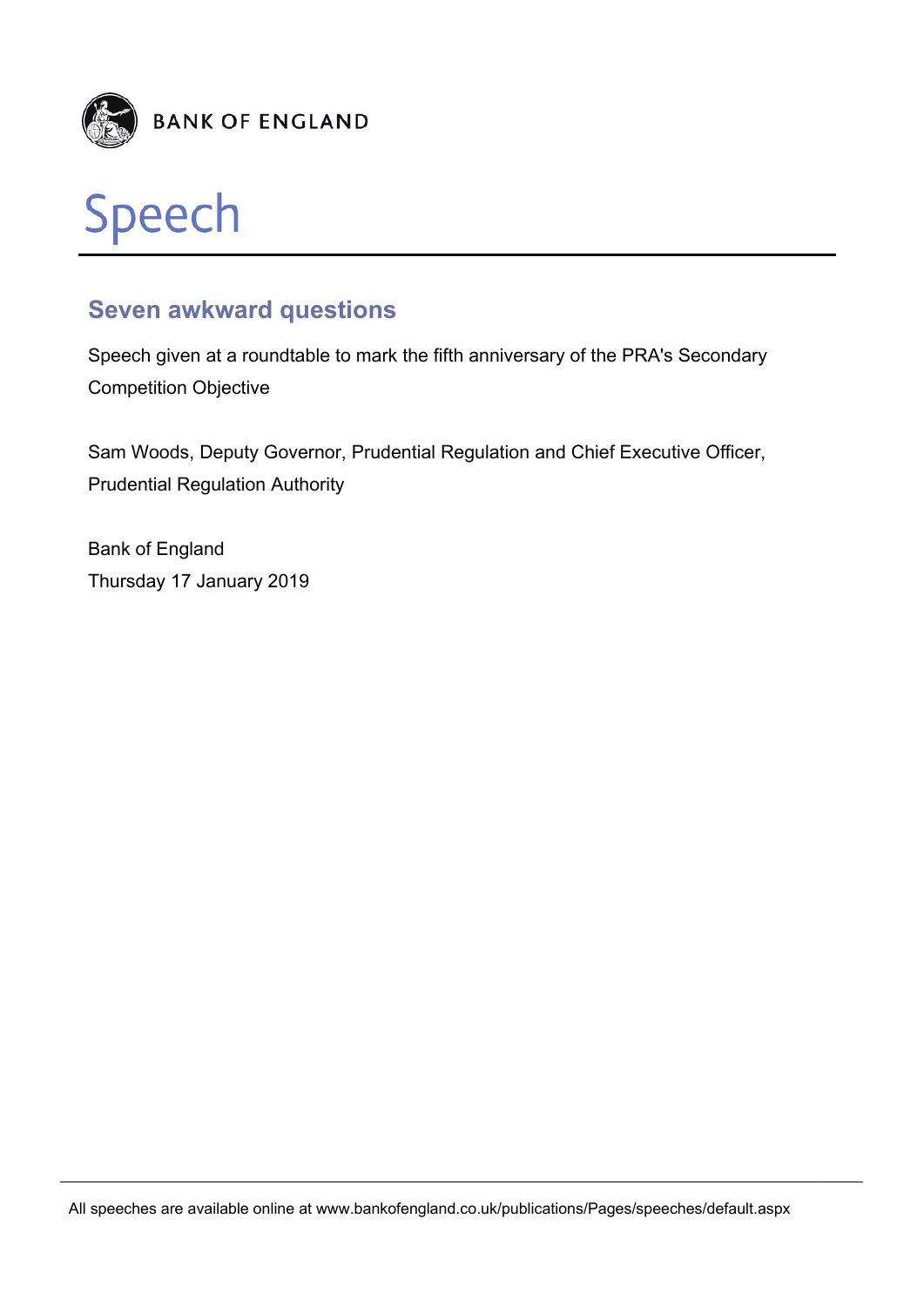Thank you all very much for coming to our event today, and in particular to our panellists for agreeing to take part.

Indeed, I speak on competition with a degree of humility in front of this panel – and particularly in front of Sir John because my first real engagement with these issues took place under his chairmanship when I was working for the Independent Commission on Banking back in 2010.

For that reason, and in view of the expertise of this audience, you will be relieved to hear that I am going to avoid giving you a fifteen-minute-long list of all the things we've done over the last 5 years to advance our secondary competition objective. Of course I have to do a bit of that or I'm not doing my job! But I'll just pick out a few items and keep it brief. Nor will I focus too much on some of the hardy perennials of this debate such as low switching rates, because I'm sure others on the panel can do better on those if we want to get into them.

Instead, I'd like to focus on some of the more awkward questions which confront us as a regulator with prudential and competition objectives. Five years on from the introduction of our competition objective it's a natural moment to do this.

But before turning to those questions, I have to ask you to indulge me for a few moments in picking out what to me are the most significant things we have done to advance our secondary competition objective during the first five years of its existence. I will limit myself to three:

- First, the structures we have put in place to encourage the entry of new banks: our New Banks Unit, which engages with prospective new entrants and provides a nursery for newly authorised banks; our 'mobilisation phase' which allows new banks to get going in a live environment but before being released into the wild; and our 'wind-down' approach to setting PRA buffer requirements for new banks in order to avoid penalising early stage growth. I don't think it's a coincidence that we've authorised 17 new UK banks in such a short period.<sup>1</sup>
- Second, bank capital. I have long been troubled by the difference between some standardised and modelled capital requirements, particularly for mortgages. And there are remaining tensions on capital which I will come back to. But we have done a lot to lean against this – most importantly our holistic approach to Pillar 2A, our success in getting Basel to lower very significantly the standardised risk-weight for lower-LTV mortgages, our introduction of the modular approach for IRB applications and the introduction of a leverage ratio into our regime.

l

 $1$  Besides these 17 new UK banks, the PRA also authorised new banks to meet ring-fencing requirements and overseas banks. The total of all banks authorised by the PRA since its formation in 2013 is 39.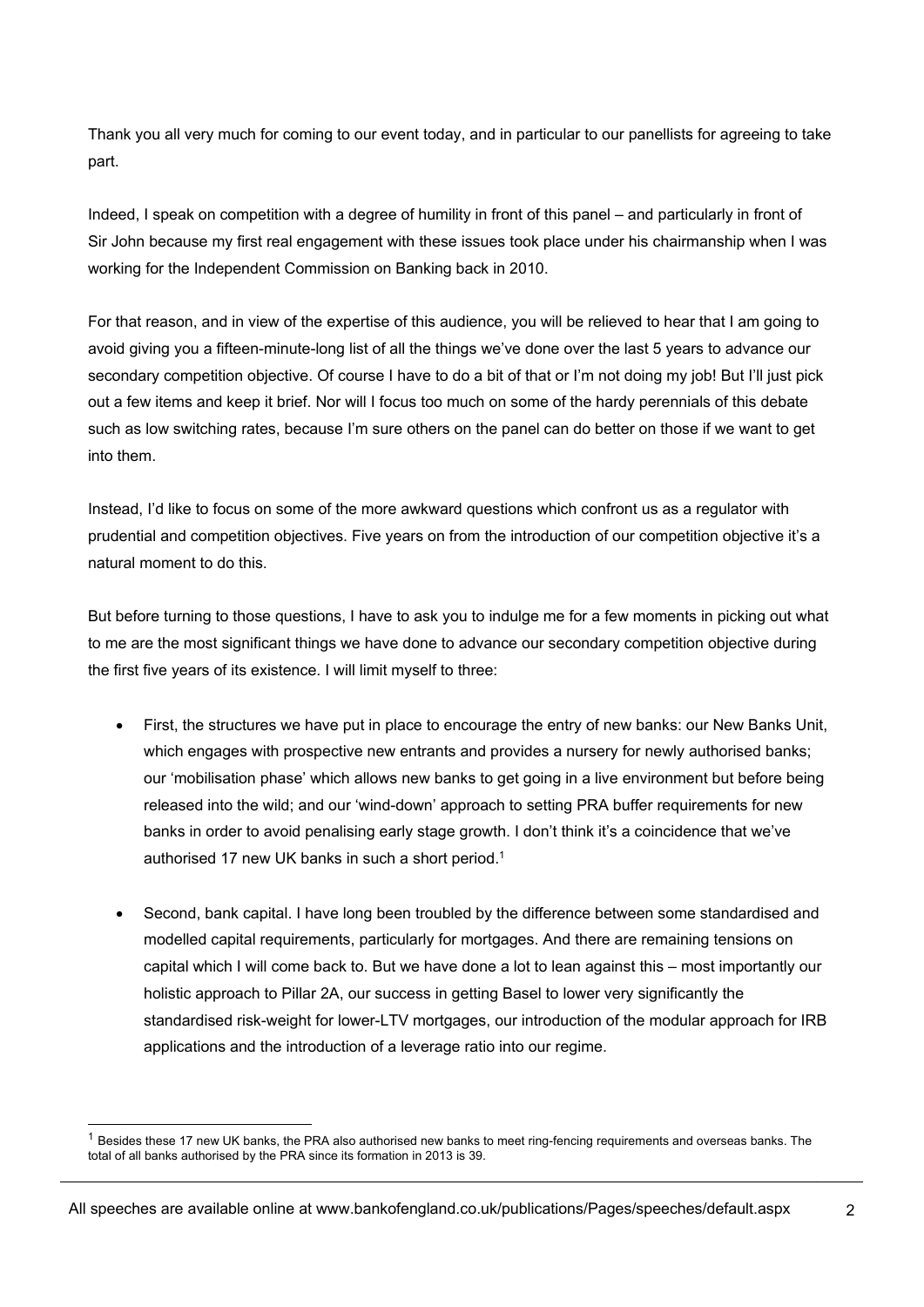Third, related moves that we have made on the insurance side including a New Insurers Unit, our proportionate Non-Directive Firms regime for small insurers outside the scope of Solvency II, our active use of what flexibility there is in Solvency II to lower the administrative burden for smaller firms, and our new regime for insurance-linked securities.

My aim in mentioning these things is not to bore you, though I can see I may have succeeded in doing that, but to illustrate the simple point that the PRA has been very active in advancing its competition objective over the first five years of its existence. The objective has had a significant impact already: I would argue that, with the exception of the leverage ratio, we simply would not have done any of the things I've just mentioned if we did not have a competition objective.

Let me now turn to seven more awkward questions for us.

First, how do we square the principle of proportionality with the steeper slope of regulatory requirements this inevitably causes for growing firms? This arises in many ways, where we take a softer approach for smaller firms but this has to be withdrawn as they grow. One example is the steps in our Systemic Risk Buffer regime, which we've debated with Sir John in the past – it's true these could be smoothed to some extent by greater granularity and/or an 'income tax' approach, but the basic problem of gradient remains. This issue also arises on the resolution side, which is of course outside the scope of the competition objective – it must be right that we exempt small firms from bail-in debt, but this inevitably leads to a moment when successful firms stop being small and need to start issuing.

Second, and related to the first, although we have in my view been pretty successful in encouraging new entrants, it is so far notable that no small bank has successfully become a large bank. Perhaps this will change through time, and it may have much more to do with behavioural stickiness of current accounts than regulation, but it would be complacent to be relaxed about it. As an aside, there may be lessons to be learned here from the general insurance market: it is notable that some of today's largest GI firms started as small challengers within the last 20-30 years. Of course one way firms can get larger is through mergers and acquisitions, for which PRA approval of the 'change in control' is required. A natural question to ask is how our secondary competition objective plays into these situations. The law is actually very clear on this point: when considering whether to approve the change in control, we are required to disregard the competitive impact and to limit ourselves to a consideration of the appropriateness of the new controller. Assessing the impact on competition falls instead to the CMA.

Third, there is a tension for us arising from the efforts we make to encourage new and smaller players. My involvement in this line of work really began with the collapse of the largest, and apparently well-diversified, bank in the world right here in the UK. And I have been involved in and observed numerous other episodes of big banks getting into trouble. So I will never believe that there is something inherently safer about larger banks. But nor do I believe the opposite, and there are plenty of examples of smaller banks getting into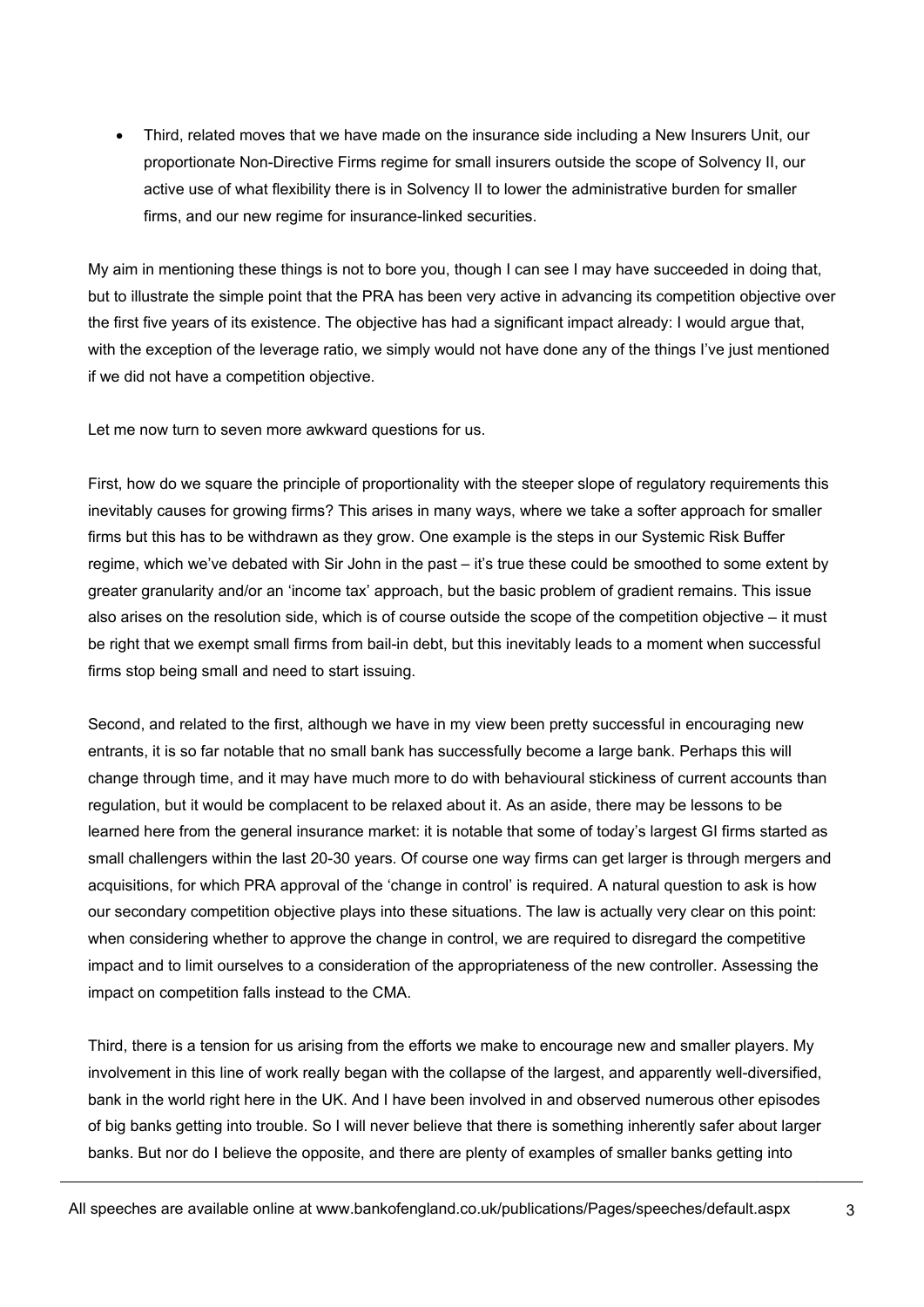trouble, in some of which I've been heavily involved. So it is perfectly natural that with our safety and soundness objective in mind we should take a close interest in small firms as well as large, particularly when they are fast-growing, heavy users of central bank funding schemes, concentrated in higher-risk niches and/or untested in a downturn. Bluntly I think we wouldn't be doing our job if we didn't do this – but at the same time the competition objective requires us to ride both horses at once. This is doable but it is tricky. It also raises an interesting question about the relative costs of supervising smaller firms versus higher FSCS levies to cover failures, which would merit further study.

Fourth, how is technology going to affect all this? This is obviously a huge topic in its own right, and others here will touch on it so I will make only two brief comments. One, in my view the jury is still out on whether Open Banking and/or PSD2 are the gateway to a bigger change. Two, it is notable that some digital banks are making material inroads into the current account market – is this the leading edge of a bigger change, or not?

Fifth, might Brexit create opportunities to move further on proportionality for smaller firms? I've already talked about the way in which we make the regime tougher for larger firms. This is entirely appropriate, but is not the same as saying we should have a weak prudential regime for smaller firms – indeed, I think that is the last thing we need both from a safety and soundness and a competition perspective. However, there may be a reasonable case that a simpler (simpler, not weaker) regime for small firms would advance both our safety and soundness and competition objectives. We have often argued in Europe for simpler approaches for small firms, but the differing legal traditions across the EU27 and the desire to harmonise regulation and supervision are powerful forces in the opposite direction. It is impossible to know at this stage, but under some Brexit outcomes we might have room to revisit this question for small domestic firms. It is notable that both Switzerland and the U.S. are taking quite radical steps in this area; while I am cautious about the leverage-ratio-only capital regimes they are working on, and small British firms might be cautious about a 9% leverage ratio requirement, we are taking a close interest.

Sixth, there is the debate – which came up most recently in the context of the Treasury Select Committee's inquiry into Solvency II – about whether our competition objective would be better cast as a primary objective. I have a number of reservations about this idea. One is purely practical: with the FCA and CMA already having primary competition objectives, do we really want a third regulator doing this for the financial services sector? It strikes me as a recipe for bureaucratic overlap. Another is that the sort of referee role the PRA often plays, making sure that firms are competing fairly and not by running excessive risks with policyholders' and depositors' funds, is itself the most important contribution we make to competition. And finally, I do worry about diluting overly the focus of the prudential regulator, which was I'm sure one element of what led to the financial crisis. The same logic applies to a competitiveness objective, which surprisingly often gets confused with our competition mandate.